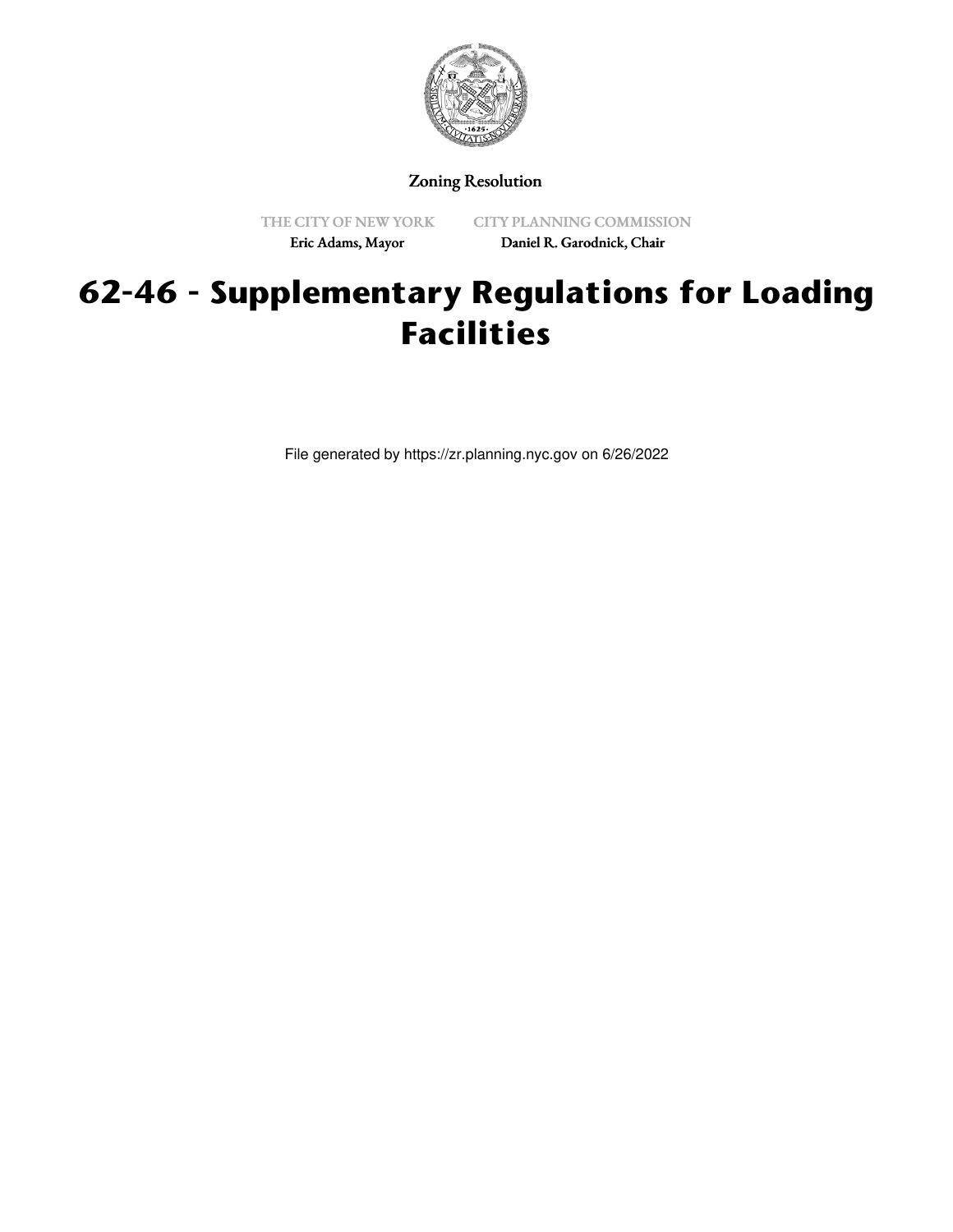### **62-46 - Supplementary Regulations for Loading Facilities**

LAST AMENDED 4/22/2009

The applicable district regulations pertaining to permitted or required #accessory# off-street loading facilities shall apply to all #developments#, except as modified in this Section.

#### **62-461 - Screening requirements for loading facilities on waterfront blocks**

LAST AMENDED 4/22/2009

All open off-street loading berths on #waterfront blocks# shall be screened from all adjoining #zoning lots#, including such #zoning lots# situated across a #street# and from all public access areas on the #zoning lot# pursuant to Section 62-655 (Planting and trees). Screening may be interrupted only by vehicular or pedestrian entrances.

The screening requirement shall not apply to #accessory# loading berths for WD #uses# or other #uses# in Use Groups 16, 17 or 18, when located in C8 or #Manufacturing Districts#, except as set forth in the applicable district regulations.

## **62-462 - Passenger drop-off and pick-up areas for docking facilities**

LAST AMENDED 2/2/2011

All #developments# providing new docking facilities serving ferries, sightseeing, excursion, sport fishing or passenger ocean vessels, shall provide an area for the drop-off and pick-up of passengers by car, taxi, van and bus as shown in the table in this Section. Such area shall be located on the #zoning lot# or on another #zoning lot# in the same or an adjoining #Commercial# or #Manufacturing District#, which is contiguous to the #zoning lot# occupied by the docking facility, or would be contiguous except for its separation by a #street# or #street# intersection.

Such area shall be accessed by a one-way driveway at least 15 feet wide with separate entranceways and exits located at least 50 feet apart on the same #street# or located on separate #streets#, provided that no entrance or exit is less than 50 feet from a #street# intersection.

Such area, which may include the driveway on the #zoning lot#, shall be large enough to accommodate the number of vehicles required by the following table, based on a dimensional allowance of 10 feet by 20 feet for cars, taxis and vans and 12 feet by 50 feet for buses.

The Commissioners of Buildings or Business Services, as applicable, may accept an equivalent lay-by area on a portion of a #street# adjoining the #zoning lot#, if such #street# treatment and drop-off area is approved by the Department of Transportation.

#### REQUIRED DROP-OFF AND PICK-UP SPACES FOR VARIOUS DOCKING FACILITIES

| Docks Serving | Maximum<br>Vessel | Number of Car<br>Spaces** | Number of Bus Spaces |
|---------------|-------------------|---------------------------|----------------------|
|               | Capacity*         |                           |                      |